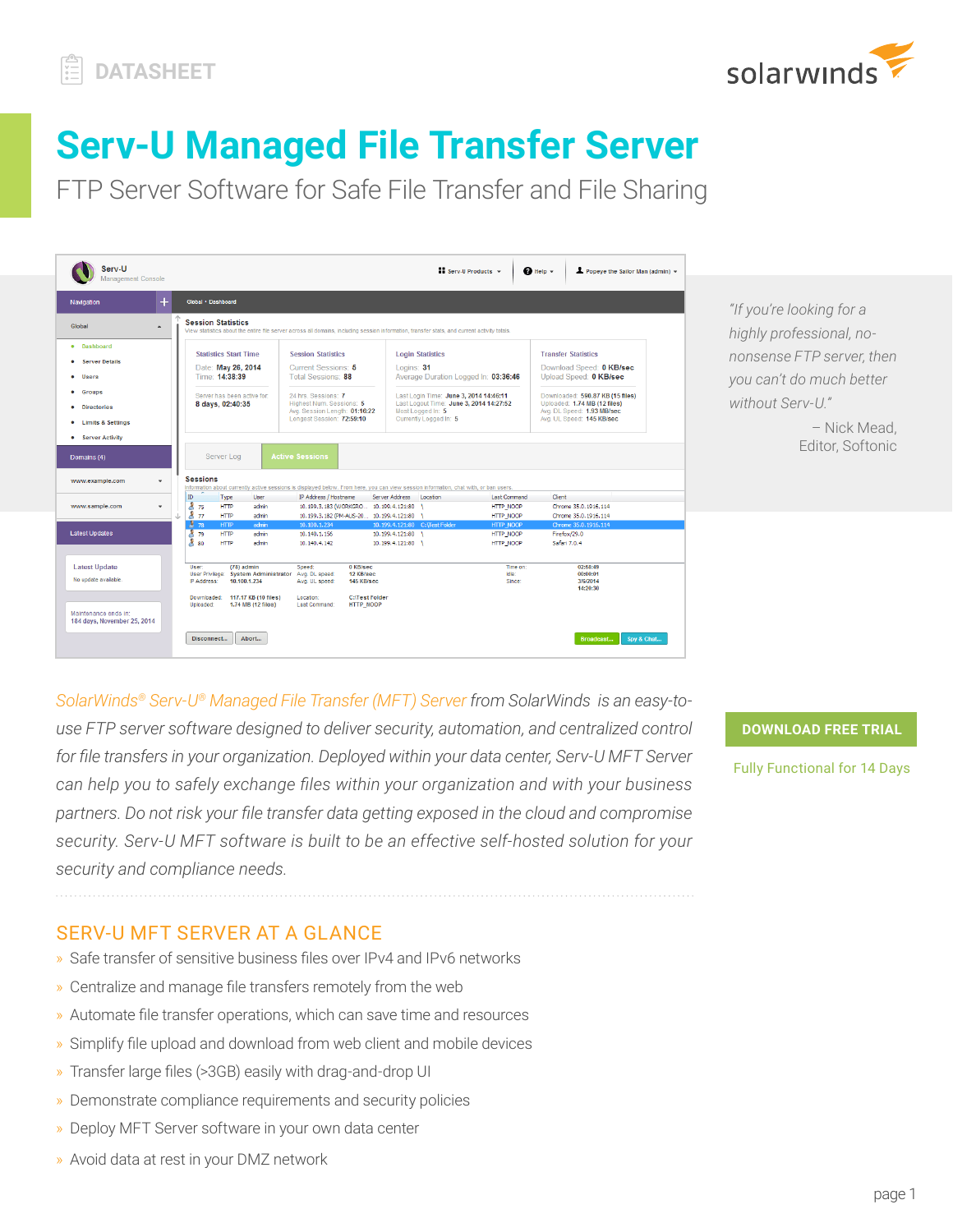## FEATURES

#### Safe File Transfer

Serv-U MFT Server is a safe FTP server software designed to support a range of security protocols, including FTP, FTPS (FTP over SSL/TLS), SFTP (FTP over SSH2), HTTP, HTTPS (HTTP over SSL), IPv4, and IPv6 networks. Serv-U can also support FIPS140-2 validated cryptography.

#### File Transfers from Web Browsers and Mobile Devices

Serv-U MFT Server's interactive drag-and-drop web and mobile access lets you upload and download files from anywhere. Serv-U can support large file transfers (>3GB), multiple file transfers, side-by-side file transfers, and folder synchronization.

#### Ad Hoc File Sharing

Serv-U MFT Server is built to support ad hoc file sharing and includes safe processes for sending and requesting files. The sender only needs to upload a file to a Serv-U webpage and set an expiration date. Serv-U emails the download link to the recipient, who can then download the file from any web interface.

#### Managed File Transfer with Centralized Administration

Perform file transfer administration and management from a single, easy-to-use web console. As an administrator, you can remotely set up domains, add users and groups, monitor FTP sessions and logs, define access permissions, and more.

#### Integration with Your Existing IT Infrastructure

Be able to easily provision access to employees in your organization using your existing Active Directory® and LDAP servers. Serv-U MFT Server can also integrate with external databases and file storage, which means you can apply your own security policies and leverage your existing procedures, monitors, and controls.

#### Monitor FTP Server Logs Online for Troubleshooting and Compliance Reporting

View and monitor FTP server and domain logs online for help with quick troubleshooting and error handling. These logs can be forwarded to log management and SIEM tools for further analysis and reporting.

**[DOWNLOAD FREE TRIAL](http://serv-u.com/serv-u-managed-file-transfer-server/registration?program=17825&campaign=701500000010ymi&CMP=LEC-WP-SWI-SW_WW_X_NP_X_LD_EN_SIEM_X-SMFT-20181031_DTASHT_X_X-X)**

[Fully Functional for 14 Days](http://serv-u.com/serv-u-managed-file-transfer-server/registration?program=17825&campaign=701500000010ymi&CMP=LEC-WP-SWI-SW_WW_X_NP_X_LD_EN_SIEM_X-SMFT-20181031_DTASHT_X_X-X)

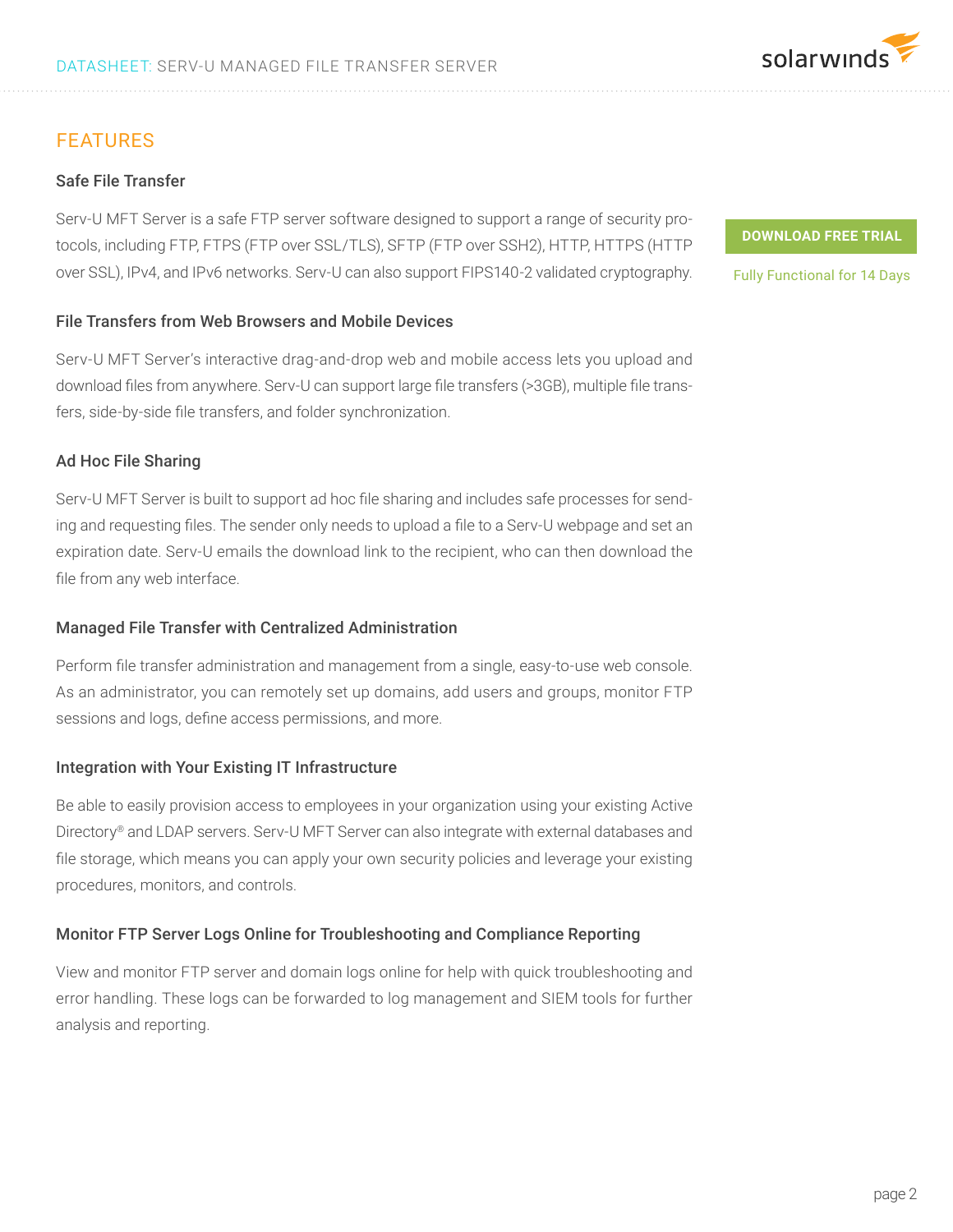#### Execute Automated Actions Based on Triggered Events

Serv-U MFT Server offers event-driven automation to help perform specific tasks based on events generated on the server, domain, user, and group. You can configure Serv-U to send an email or run programs when files arrive, delete files as soon as they are downloaded, write to Windows® event log messages, etc.

#### File Transfer Permissions and User Access

Set up limits and permissions for FTP operations and file sharing processes. There are a variety of customizable options for FTP command processor, SSL/SSH encryption, certificates, and file-sharing permissions that can be defined at the user, group, and domain level.

#### Custom Branding of Web Client

Customize the file access web interface for your clients. You can add a custom logo, text, and advanced custom CSS and templates to design interfaces of web clients for your end users.

#### FTP Server Scalability and High Availability

You can deploy Serv-U MFT Server as a web farm of application servers to provide high-avail- ability services through horizontal scaling (and N+1 scaling). You can use this configuration for active redundancy needs where there is no single point of failure and load is balanced to meet actual demand.

#### Quick Deployment and Simple Licensing

Serv-U MFT Server is designed to be easy to install and supports deployment on Windows and Linux® platforms. Self-hosted and deployed within your own data center, you can get full visibility, control, and safety of your file transfer data. You can view, upload, and download files from the web and from mobile interfaces via HTTP/S. Serv-U MFT Server is licensed by the number of licenses of MFT Servers purchased and deployed.

**[DOWNLOAD FREE TRIAL](http://serv-u.com/serv-u-managed-file-transfer-server/registration?program=17825&campaign=701500000010ymi&CMP=LEC-WP-SWI-SW_WW_X_NP_X_LD_EN_SIEM_X-SMFT-20181031_DTASHT_X_X-X)**

[Fully Functional for 14 Days](http://serv-u.com/serv-u-managed-file-transfer-server/registration?program=17825&campaign=701500000010ymi&CMP=LEC-WP-SWI-SW_WW_X_NP_X_LD_EN_SIEM_X-SMFT-20181031_DTASHT_X_X-X)

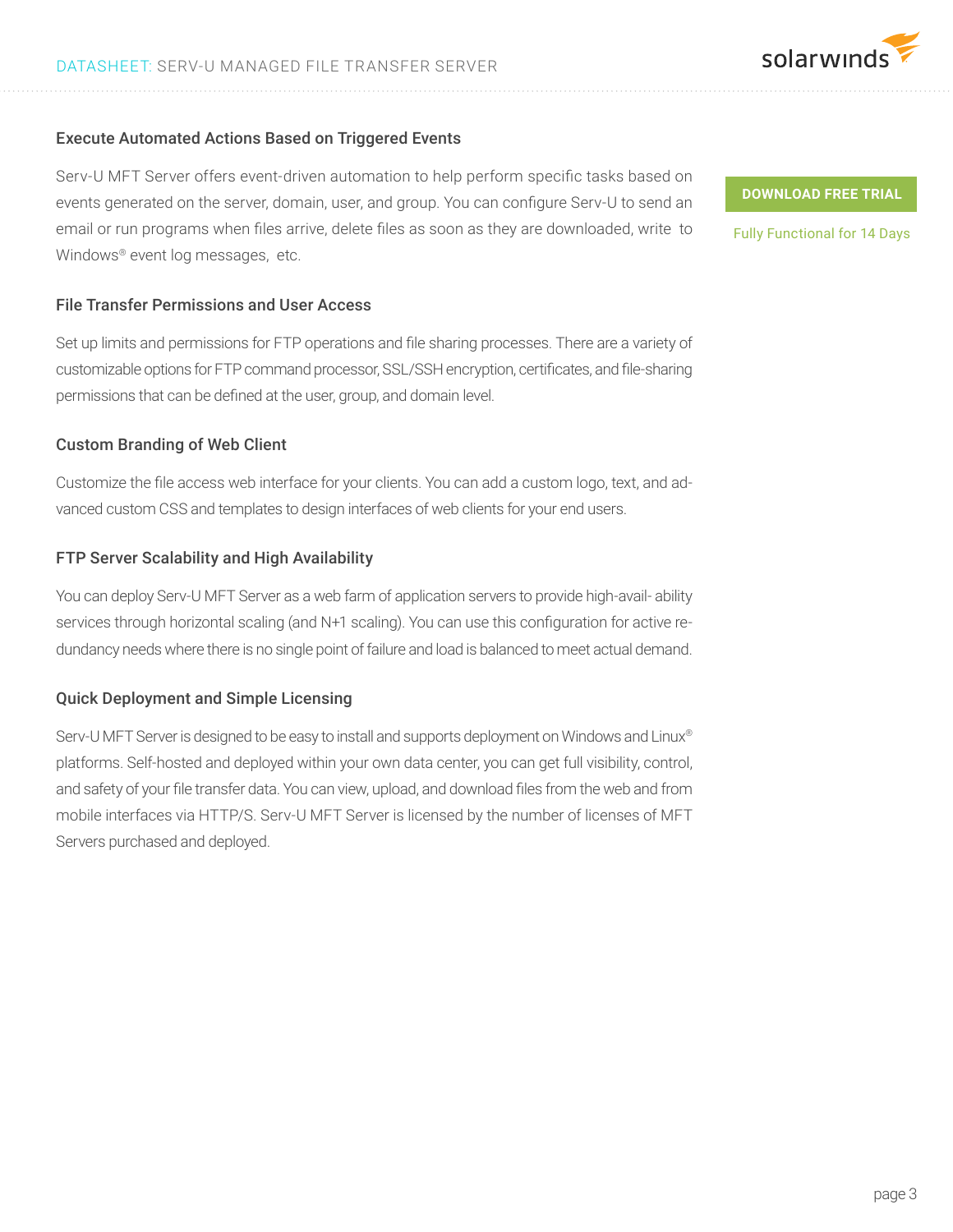## SECURE GATEWAY FOR FILE TRANSFER IN DMZ NETWORKS

[Serv-U Gatewayi](http://www.serv-u.com/gateway/)s an optional addition to the Serv-U MFT Server that allows you to safely accept incoming file transfer connections in your DMZ.

A two-tier deployment involving Serv-U MFT Server and Serv-U Gateway satisfies most managed file transfer requirements and can help you with meeting PCI DSS and other regulatory compliance requirements. Serv-U Gateway can provide defense-in-depth safety to Serv-U MFT Server deployment.



with Serv-U Gateway

Safe DMZ Deployment

# INTEGRATION WITH OTHER SOLARWINDS PRODUCTS

Serv-U MFT Server can support sending server logs to [SolarWinds Log & Event Manager](http://www.solarwinds.com/log-event-manager.aspx) (SIEM software) for help with deeper security analysis and compliance reporting.

Serv-U MFT Server can support file transfers via the free desktop-based FTP client from SolarWinds [- FTP Voyager](http://www.serv-u.com/ftpvoyager.asp)®.

#### **[DOWNLOAD FREE TRIAL](http://serv-u.com/serv-u-managed-file-transfer-server/registration?program=17825&campaign=701500000010ymi&CMP=LEC-WP-SWI-SW_WW_X_NP_X_LD_EN_SIEM_X-SMFT-20181031_DTASHT_X_X-X)**

[Fully Functional for 14 Days](http://serv-u.com/serv-u-managed-file-transfer-server/registration?program=17825&campaign=701500000010ymi&CMP=LEC-WP-SWI-SW_WW_X_NP_X_LD_EN_SIEM_X-SMFT-20181031_DTASHT_X_X-X)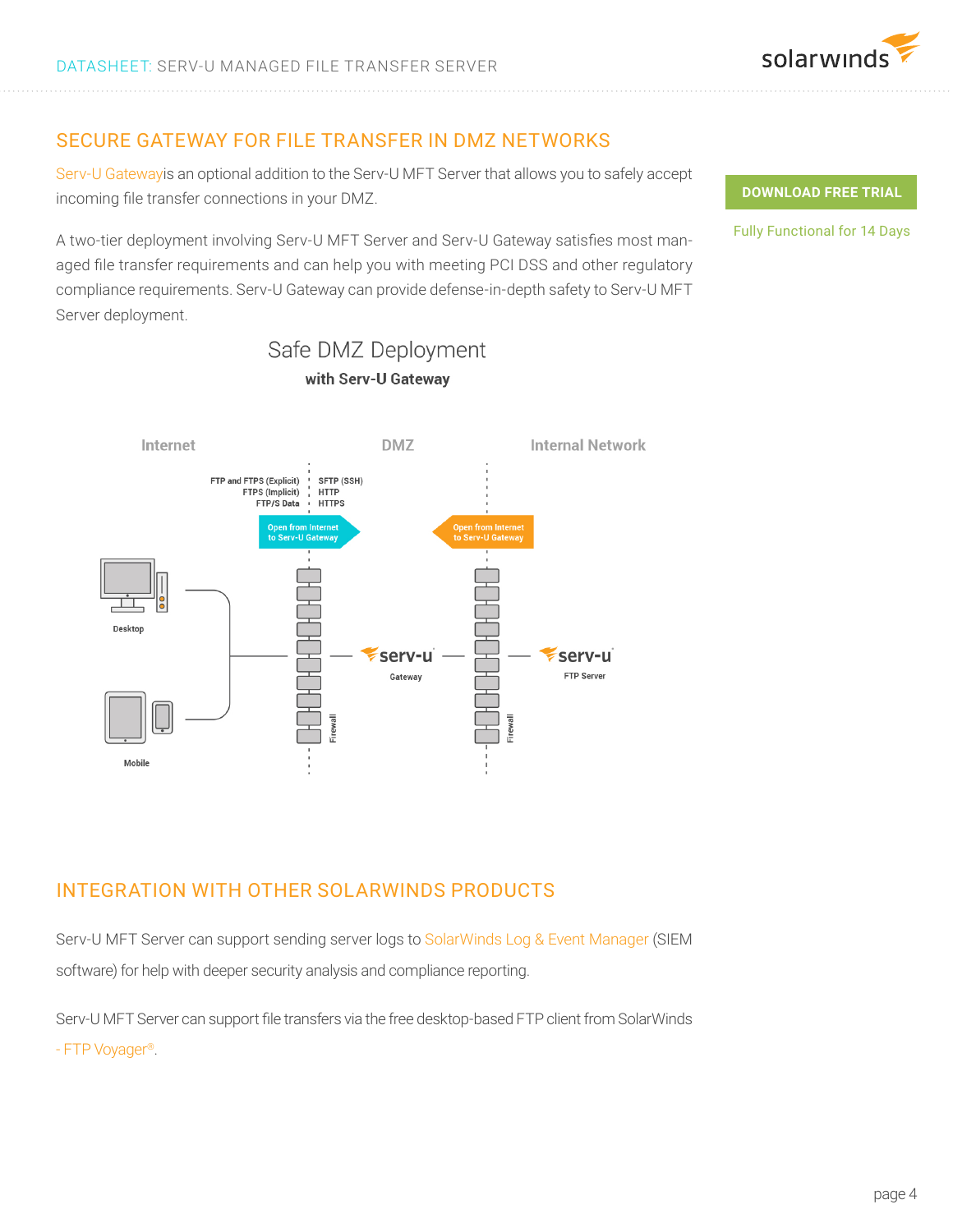

**REE TRIAL** 

for 14 Days

| <b>HARDWARE</b>  | <b>MINIMUM REQUIREMENTS</b>                                                                                                                                                                                                                                                                                                                                                                                     | <b>DOWNLOAD F</b>       |
|------------------|-----------------------------------------------------------------------------------------------------------------------------------------------------------------------------------------------------------------------------------------------------------------------------------------------------------------------------------------------------------------------------------------------------------------|-------------------------|
| CPU              | 1.0 GHz Processor (Dual Core recommended)                                                                                                                                                                                                                                                                                                                                                                       | <b>Fully Functional</b> |
| Memory           | 256 MB (Or minimum required by Operating System)                                                                                                                                                                                                                                                                                                                                                                |                         |
| Hard Drive       | 30 MB<br><b>Note:</b> This is for the Serv-U application only. Additional local or UNC-accessible<br>storage is usually required for users' home folders, shared folders, file sharing<br>storage, and log files.                                                                                                                                                                                               |                         |
| <b>SOFTWARE</b>  | <b>MINIMUM REQUIREMENTS</b>                                                                                                                                                                                                                                                                                                                                                                                     |                         |
| Operating System | Licensed version supported on:<br>» Windows Server® 2008, 2008 R2, 2012, 2012 R2, 32-bit or 64-bit<br>» CentOS® 7.2, 32-bit or 64-bit<br>» Red Hat <sup>®</sup> Linux (RHEL) v.7.2, 32-bit or 64-bit<br>» Fedora® 24, 32-bit or 64-bit<br>» Ubuntu <sup>®</sup> 16.04<br>» OpenSUSE <sup>®</sup> 42.1<br>Free trial/evaluation version also supported on: Windows XP®, Windows<br>Vista®, Windows 7, 8, and 8.1 |                         |
| Database         | ODBC-compliant databases such as SQL Server® and MySQL® are optional                                                                                                                                                                                                                                                                                                                                            |                         |

Refer to the [admin guide](https://support.solarwinds.com/Success_Center/Serv-U_Managed_File_Transfer_Serv-U_FTP_Server/Serv-U_File_Server_Administrator_Guide) for system requirements on a larger number of configured users and simultaneous transfers.

## TRY BEFORE YOU BUY. DOWNLOAD A FREE TRIAL!

Managed file transfer has never been simpler! But don't just take our word for it. At SolarWinds, we believe you should try our software before you buy. That's why we offer free trials designed to deliver full product functionality. Download and install [Serv-U MFT](http://www.serv-u.com/managed-file-transfer-server.asp) Server to help achieve safe, centralized, and simple file transfers in your organization.